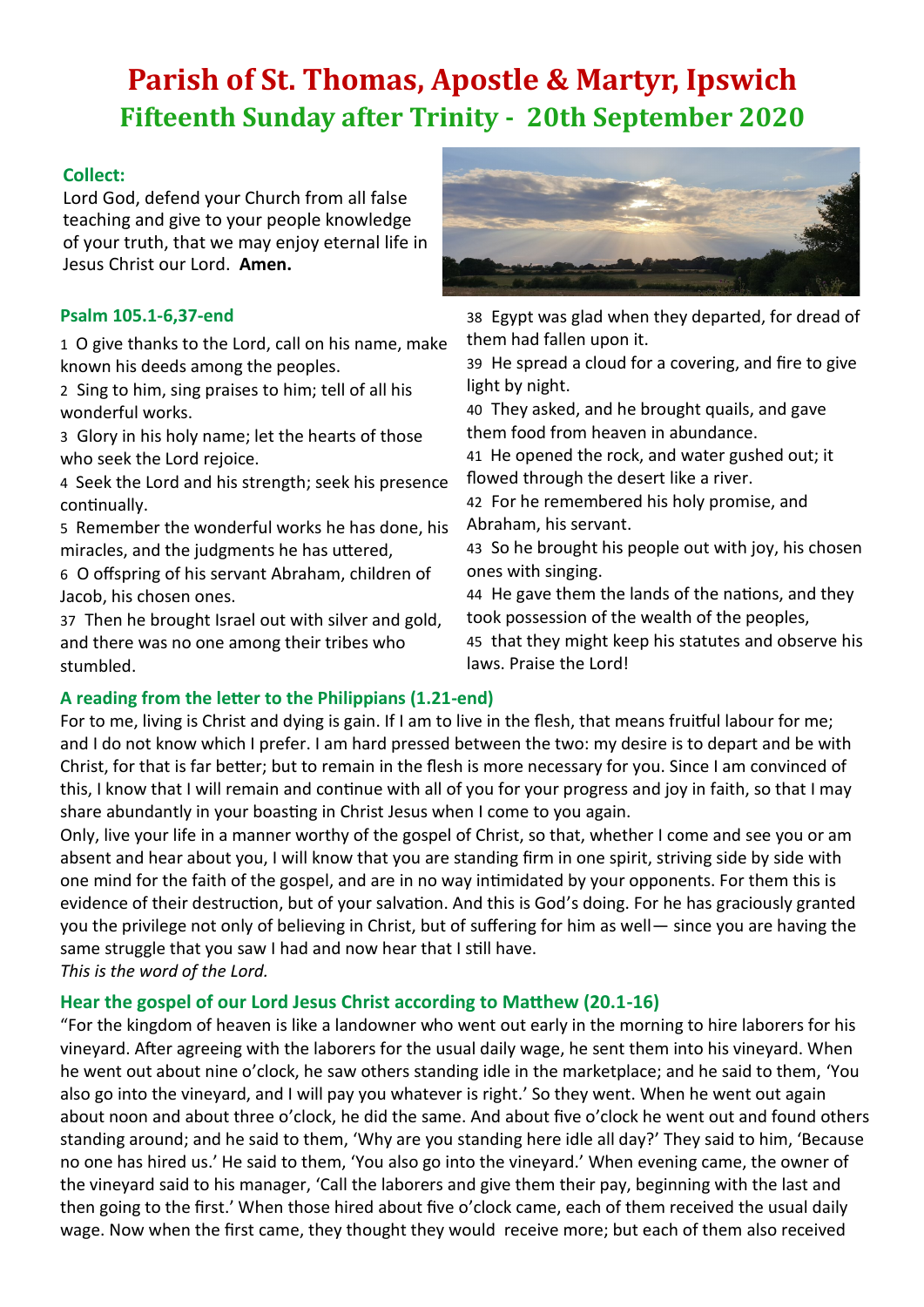their daily wage. And when they received it, they grumbled against the landowner, saying, 'These last worked only one hour, and you have made them equal to us who have borne the burden of the day and the scorching heat.' But he replied to one of them, 'Friend, I am doing you no wrong; did you not agree with me for the usual daily wage? Take what belongs to you and go; I choose to give to this last the same as I give to you. Am I not allowed to do what I choose with what belongs to me? Or are you envious because I am generous?' So the last will be first, and the first will be last." **This is the gospel of the Lord.**  *Praise to you, o Christ.*

#### **Reflection:**

#### *Paul and Timothy, servants of Christ Jesus,*

*To all God's holy people in Christ Jesus at Philippi, together with the overseers and deacons : [2] Grace and peace to you from God our Father and the Lord Jesus Christ. AMEN.*

**'Philippians' is Pauls joy letter**. The church in that Macedonian city had been a great encouragement to Paul and Timothy. Paul's letter exudes joy throughout all 4 chapters - like a stratum of strength to uphold them. He spoke to them as partners in the gospel. In a life dedicated to serving Christ, Paul had faced deep poverty, wealth and everything in between. Through all this he had learnt to be content - deeply seeking his longing to serve Christ. If you get a chance to read Philippians from start to finish (4 chapters) you will get the sense of his longing to know Christ more and more.

**I have a story to tell:** About 20 years ago I was asked to help lead a retreat on Holy Island - a favourite place. I didn't hesitate - and said yes. I spent some weeks preparing.

We arrived on Friday afternoon - and settled in. The first evening session was a gathering of approx 15 people - we ate, prayed, read Scripture, and talked of the Lord and how we had got to that place and time on our journey. We broke bread together, and slept well from our journey.

The weekend was going well - and on Saturday afternoon, we had free time. I decided to walk around Holy Island. I wanted to hear from the Lord about our evening session and seek his guidance. Overall it takes about 2 hours or so on the easy route.

I walked alone thinking and praying. As I returned to the retreat house - I stopped and entered a URC church which was also a museum. As I walked in - I noted the layout and a young man standing at the lectern. He was about 14 - and I guessed he had special needs.

I sat - and he was reading Scripture. When he saw me his face lit up - and he continued to read from Philippians. Then he stopped and asked a question - and said: "**Do you know Jesus"?** 

Without waiting for my answer - he taught me the gospel and became more and more passionate. I had tears, he had tears and his face was shining with the Holy Spirit of our Lord speaking through him.

Then his father spoke up - I hadn't seen him at that point. He said - 'come on, son - the lady has heard you now'. The young man didn't want to stop - and to be honest I didn't want him to either. But it was time to pause. He, his father and I prayed together and then I excused myself as I had planning to do for the evening.

It will be no surprise to you that, in our evening retreat session, we explored what it meant to Know Christ in all his fullness. And how could we serve him best? God had directed us so clearly.

What I learnt was:

That it is God's will that we should know him fully. We have been designed by our creator with an inbuilt need and capacity to know him and we will wander restlessly through life unless we do know him.

'Augustine of Hippo - wrote '*you have made us for yourself and our heart is restless until it finds its rest in you*'…

*As you read Pauls letter to the Philippians - rejoice with him - and maybe re-dedicate yourself in finding joy in Christ Jesus.*

*Ask yourself - how well do I know Jesus Christ?* 

*How can I live and serve him to the best of my ability? -Rev Jackie*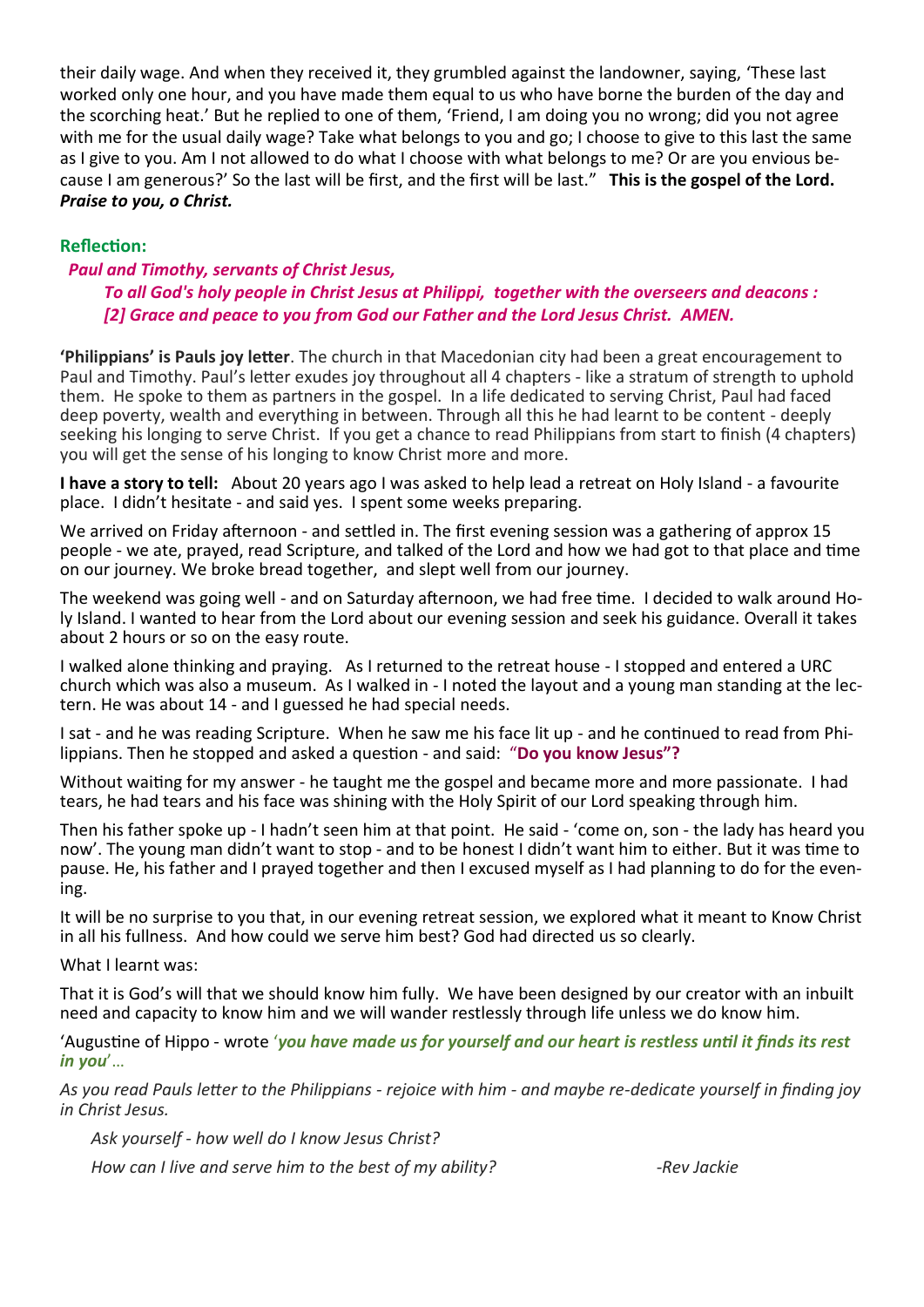# **Here are the words of two hymns you may like to sing or pray this week:**

Take my life and let it be consecrated, Lord, to thee. Take my moments and my days; let them flow in endless praise.

Take my hands and let them move at the impulse of thy love. Take my feet and let them be swift and beautiful for thee.

Take my voice and let me sing always, only, for my King. Take my lips and let them be filled with messages from thee.

Take my silver and my gold; not a mite would I withhold. Take my intellect and use every power as thou shalt choose.

Take my will and make it thine; it shall be no longer mine. Take my heart it is thine own; it shall be thy royal throne.

1—As the deer pants for the water So my soul longs after you You alone are my heart's desire And I long to worship you

Refrain- *You alone are my strength, my shield To you alone will my spirit yield You alone are my hearts desire And I long to worship you*

2- I want you more than gold or silver Only you can satisfy You alone are the real joy giver And the apple of my eye

3- You're my friend and you are my Father Even though you are my King I love you more than any other so much more than anything. *Martin Nystrom, based on psalm 42.1-2*

*Call this number* ↓ *for free*, to listen to hymns being sung, prayers, or reflections. Give it a go, it's a lovely way to worship from home!



A free phone line of hymns, reflections and prayers



Our services back in Church combined with ZOOM at 10am are working well. **In order to attend church on Sundays, you need to book in, ideally with the electronic booking form, or by phoning 01473 742973**  (the Church answer phone) by Saturday 9 am. **To attend the Wednesday 10am communions,** you can just come

**St Thomas Church is open for Private Prayer, on Mondays and Thursdays, between 11 am and 2 pm. The Peace Garden is open for use every weekday.**

along. We look forward to seeing you soon.